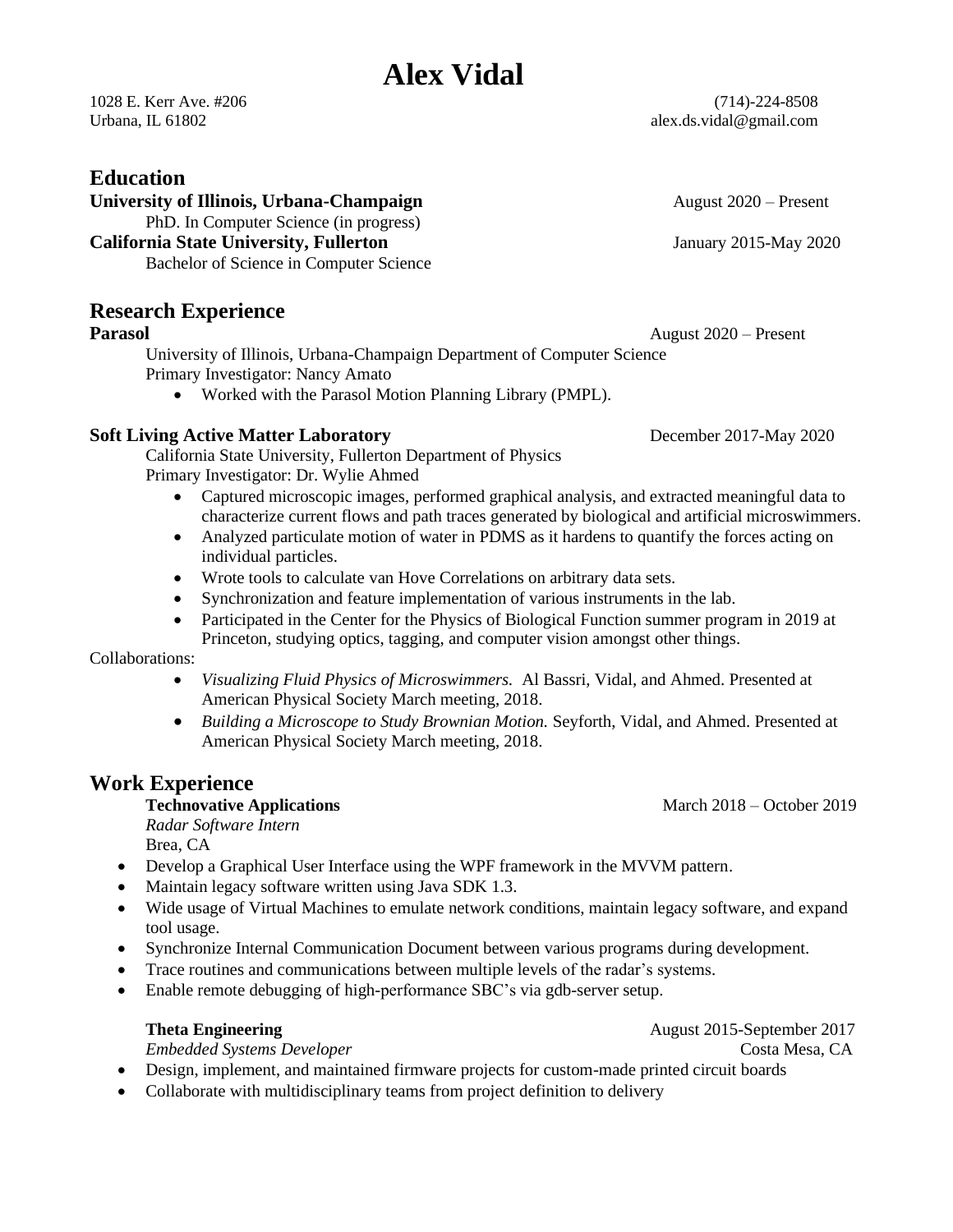# **Alex Vidal**

1028 E. Kerr Ave. #206 (714)-224-8508

• Use finite state machines for a projects' architecture

- Create event-based systems and API for communication between state machines
- Research, design, implement, tune, and maintain algorithms including
	- o Software low and high pass filters
	- o Quadrature encoders
	- o State-dependent noise rejection
	- o Motor drivers
	- o Climate control (temperature, humidity, circulation, etc.)
- Use embedded peripherals for high-precision timing, monitoring inputs, and driving outputs
- Design, build, and program testing circuits and rigs
- Debug projects in software and hardware using in-circuit debuggers, oscilloscopes, and multimeters
- Profile and tune various parts of code for size reduction or speed improvements
- Track progress for coworkers and customers
- Document results of research, development, and testing for future maintainers and for customer use

Work projects involved include:

- Leak detection by method of pressure monitoring and gas detection
- Smart cabinets and smart drawers used for medical purposes
- Multi-head, multi-material 3D printing in a controlled environment
- Gas concentration analysis via quantum cascading lasers

### **Security Clearance**

Obtained clearance level of Secret in Spring of 2019. Valid until December of 2021.

### **Technical Skills**

- Programming languages: C, C++, Python, LabView, Matlab, Java, C#, xaml
- IDE: Visual Studio, Matlab, LabView, emacs (together with gcc and gdb), MPLAB X (derivative of NetBeans for PIC devices), Arduino, Anaconda (with Spyder or PyCharm)
- Designing and implementing state machines and event-based systems in firmware (MCU RTOS)
- Knowledge of PIC and ARM architecture and peripherals, including ADC, PWM, i<sup>2</sup>c, compare and capture, interrupt vectors, and more
- Asynchronous code operation (interrupt-based and mainline code interaction)
- Understanding of digital circuits and basic analog circuits
- Experienced in reading schematics and creating wiring diagrams
- Proficient use of common electrical tools including oscilloscopes, multimeters, function generators and soldering irons
- Applying numerical methods in data capture, deriving conceptual models, and generating output
- Designing and building test platforms using arduinos, raspberry pis, integrated circuits, and discrete components
- Developing and coordinating test schemes using LabView
- Use linux regularly in development of programs including makefiles, shell scripts, git, grep, etc.
- Preparing and capturing microscopic images at high framerates
- Instrumentation and synchronization of lab equipment including high-speed camera, optical tweezer, and high-precision oscillating stage
- Graphical analysis tools such as FIJI(ImageJ) and VGGNet
- Generating technical documents in LaTex
- Many levels of communication ranging from Multicast UDP to SPI.

Urbana, IL 61802 alex.ds.vidal@gmail.com